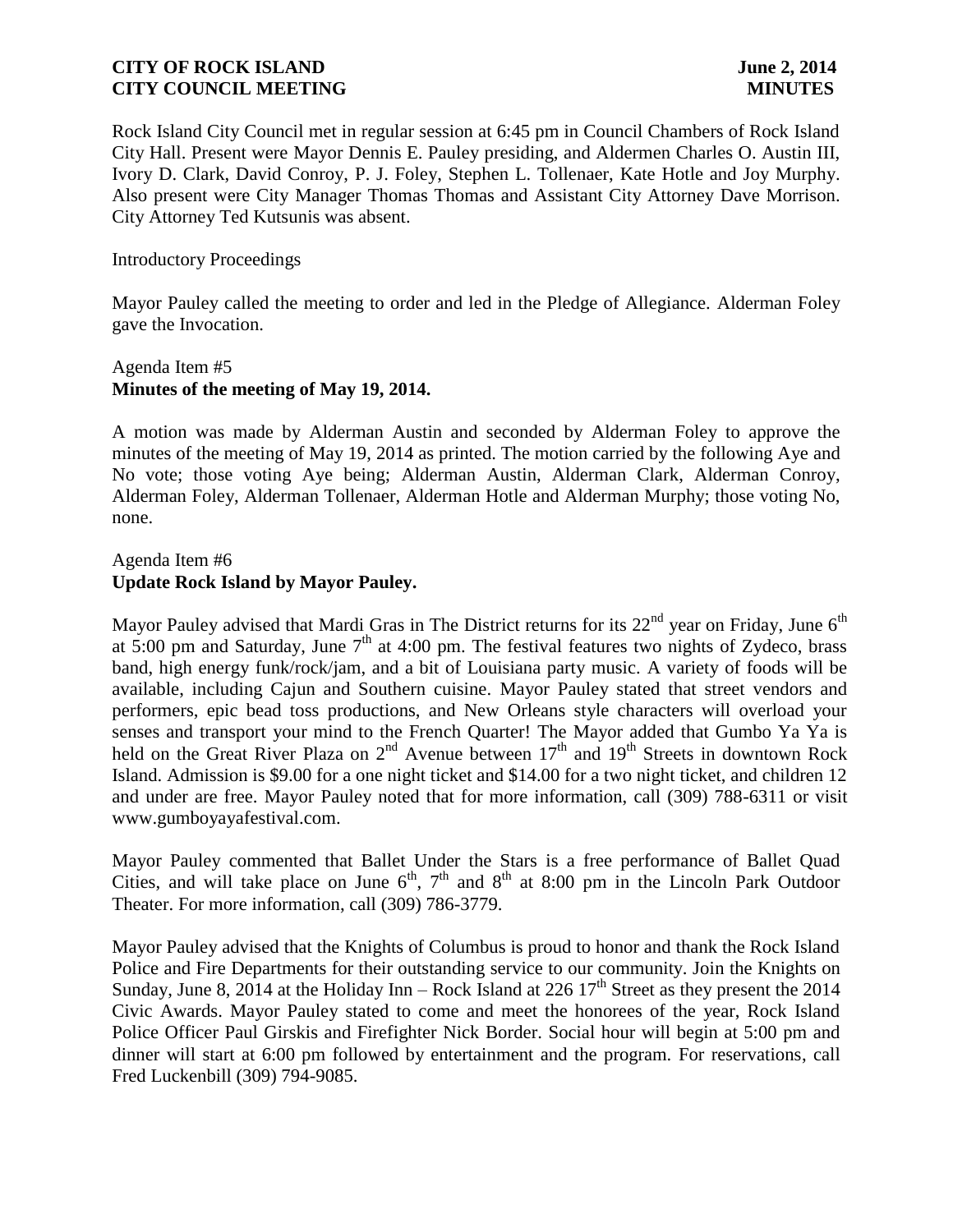Mayor Pauley stated to come out and learn about the fundamentals of Track & Field at the 2014 Rock Island Striders Track Clinic. The Mayor added that the clinic is June  $16<sup>th</sup>$  through June  $20<sup>th</sup>$ each day from 2:00 pm until 3:30 pm at the Rock Island High School Stadium. Seven years old through high school ages are welcome. A \$20.00 registration fee is due to the Martin Luther King Jr. Community Center by June  $6<sup>th</sup>$ . A T-shirt is included in the registration fee. For more information, call (309) 230-9465.

Mayor Pauley offered that the Starlight Revue Concert Series is Tuesday, June 10<sup>th</sup>, the Josh Duffee Orchestra will continue the Starlight Revue Music Under the Stars Concert Series at Lincoln Park. At 6:00 pm enjoy dinner from the Hy-Vee grill followed by dance lessons at 6:30 pm. At 7:00 pm the music begins. Concert rain date is Wednesday of the same week. Call (309) 732-RAIN.

Mayor Pauley advised that summer means it's time to catch a free show by the Backwater Gamblers Water Ski Show Team**.** The team consists of approximately 140 members ranging in age from one to 67. Mayor Pauley indicated that skiing members perform acts such as jumping, barefooting, pyramids, swivel, strap doubles and others. Watch them on their home surf at 44<sup>th</sup> Street and the Rock River. Shows are Wednesdays and Sundays at 6:30 pm. For more information, go to www.backwatergamblers.com.

Mayor Pauley commented that the 2014 Centennial Bridge Reconstruction will be mentioned several times in the next few weeks; there will be construction on the Centennial Bridge. Mayor Pauley stated that the Centennial Bridge repair includes cross beam replacement, which runs the entire width of the bridge - across all traffic lanes, and reconstruction cannot be completed under traffic. Mayor Pauley stated that the complete bridge closure is planned for up to 35 consecutive days (July 28 - September 5). Please note: there will also be one lane closures in each direction starting in June. Mayor Pauley commented that pedestrian and bicycle access will be available during this construction. Mayor Pauley pointed out that the Illinois DOT has scheduled two public open houses on June  $11<sup>th</sup>$  to discuss the closure of the bridge. Their locations are: Rock Island County Building, 1 st Floor Rotunda, 1504 Third Avenue, Rock Island, IL **-** 3:00 pm - 6:00 pm and the Scott County Administration Building, 6<sup>th</sup> Floor Conference Room, 600 W Fourth Street, Davenport, IA - 4:00 pm - 7:00 pm.

### Agenda Item #7

# **A Special Ordinance declaring one 1978 Chevrolet Pickup, one 1990 Ford F250 Pickup and one 2003 Ford F350 Dump Truck as surplus and allowing for disposal**.

Alderman Foley moved and Alderman Hotle seconded to consider, suspend the rules and pass the ordinance. The motion carried by the following Aye and No vote; those voting Aye being; Alderman Austin, Alderman Clark, Alderman Conroy, Alderman Foley, Alderman Tollenaer, Alderman Hotle and Alderman Murphy; those voting No, none.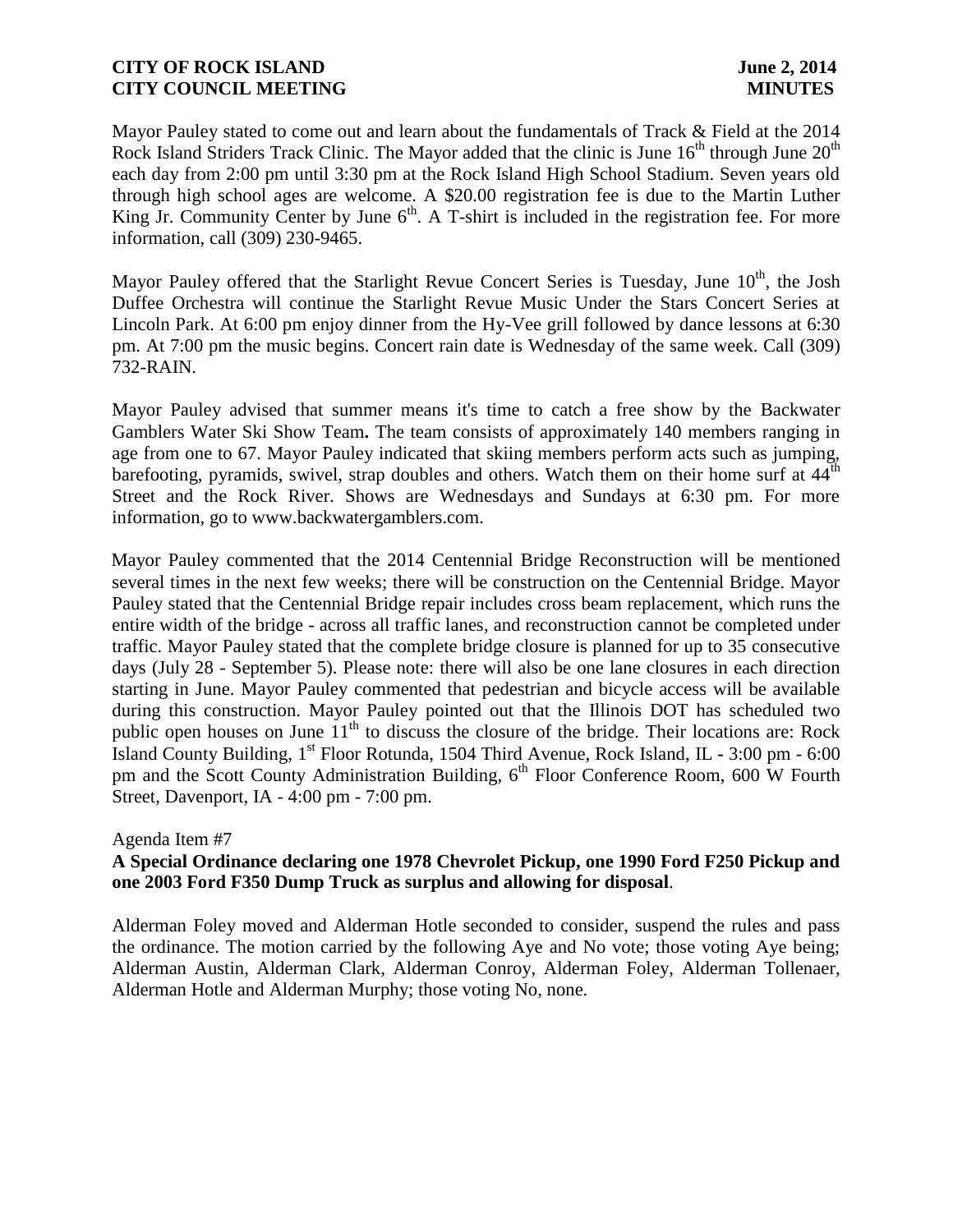Agenda Item #8 **CLAIMS**

It was moved by Alderman Austin and seconded by Alderman Clark to accept the following reports and authorize payments as recommended. The motion carried by the following Aye and No vote; those voting Aye being; Alderman Austin, Alderman Clark, Alderman Conroy, Alderman Foley, Alderman Tollenaer, Alderman Hotle and Alderman Murphy; those voting No, none.

a. Report from the Human Resources Department regarding payment in the amount of \$5,127.44 to Kutsunis and Weng P.C. for legal services rendered for the month of May.

b. Report from the Information Technology Department regarding payment in the amount of \$13,201.03 to System Innovators for the iNovah System annual update and support maintenance for the centralized cash receipting system.

c. Report from the Public Works Department regarding payment #31 in the amount of \$320,295.78 to Civil Constructors, Inc. for services provided for the Wet Weather Treatment System project.

d. Report from the Public Works Department regarding payment #7 in the amount of \$31,857.16 to Gilbane Building Company for pre-construction services provided for the Rock Island Police Station.

#### Agenda Item #9

**Claims for the weeks of May 16 through May 22 in the amount of \$967,657.36 and May 23 through May 29 in the amount of \$415,929.44 and payroll for the weeks of May 12 through May 25 in the amount of \$1,322,276.21.**

Alderman Clark moved and Alderman Hotle seconded to allow the claims and payroll. The motion carried by the following Aye and No vote; those voting Aye being; Alderman Austin, Alderman Clark, Alderman Conroy, Alderman Foley, Alderman Tollenaer, Alderman Hotle and Alderman Murphy; those voting No, none.

Agenda Item #10

# **Report from the Community and Economic Development Department regarding the purchase of five auction properties in the amount of \$3,212.50.**

It was moved by Alderman Tollenaer and seconded by Alderman Conroy to approve the purchase as recommended, authorize the City Manager to execute the contract documents and refer to the City Attorney for an ordinance. The motion carried by the following Aye and No vote; those voting Aye being; Alderman Austin, Alderman Clark, Alderman Conroy, Alderman Foley, Alderman Tollenaer, Alderman Hotle and Alderman Murphy; those voting No, none.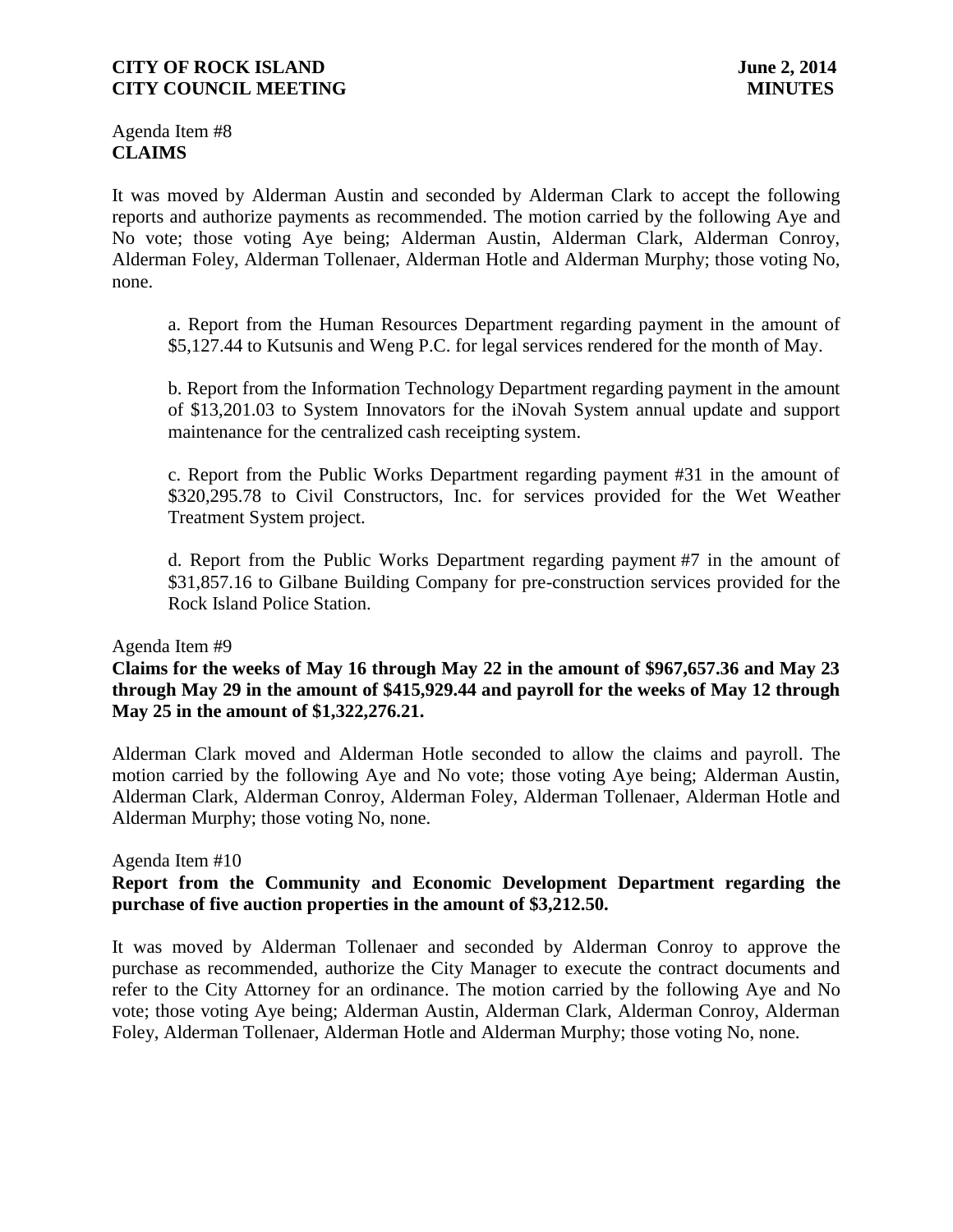#### Agenda Item #11

# **Report from the Community and Economic Development Department regarding bids for the demolition of Watchtower Plaza Area Round 4, recommending the bid for Option 2 be awarded to Valley Construction in the amount of \$512,880.00.**

Alderman Conroy moved and Alderman Murphy seconded to award the bid as recommended and authorize the City Manager to execute the contract documents. The motion carried by the following Aye and No vote; those voting Aye being; Alderman Austin, Alderman Clark, Alderman Conroy, Alderman Foley, Alderman Tollenaer, Alderman Hotle and Alderman Murphy; those voting No, none.

#### Agenda Item #12

## **Report from the Public Works Department and Finance Department regarding a proposal from Per Mar Security and Research Corp. for providing parking enforcement services to the City.**

It was moved by Alderman Tollenaer and seconded by Alderman Murphy to approve the proposal as recommended and authorize the City Manager to execute the contract documents.

Discussion followed. Alderman Austin stated that a City employee was doing that job. Alderman Austin inquired as to whether the position is vacant or if the employee that was in that position would be moving to another position in Public Works.

Public Works Director Randy Tweet advised that the position is currently vacant and the employee accepted a job as the water meter reader. Council and Mr. Tweet further discussed this item.

After discussion, the motion carried by the following Aye and No vote; those voting Aye being; Alderman Austin, Alderman Clark, Alderman Foley, Alderman Tollenaer, Alderman Hotle and Alderman Murphy; those voting No, Alderman Conroy.

#### Agenda Item #13

# **Report from the Community and Economic Development Department regarding a proposal from Quad City Arts for the 2014 Metro Arts Summer Youth Employment Program**.

Alderman Hotle moved and Alderman Clark seconded to approve the proposal as recommended and authorize support of the program in the amount of \$10,000.00.

Discussion followed. Alderman Austin inquired as to whether the City is the only municipality that was approached or is the City the only municipality that offers support.

Jessi Black, Community Arts Director with Quad City Arts stepped forward. Ms. Black stated that this year, the City was the only municipality approached; sufficient public art opportunities were only found in Rock Island this year.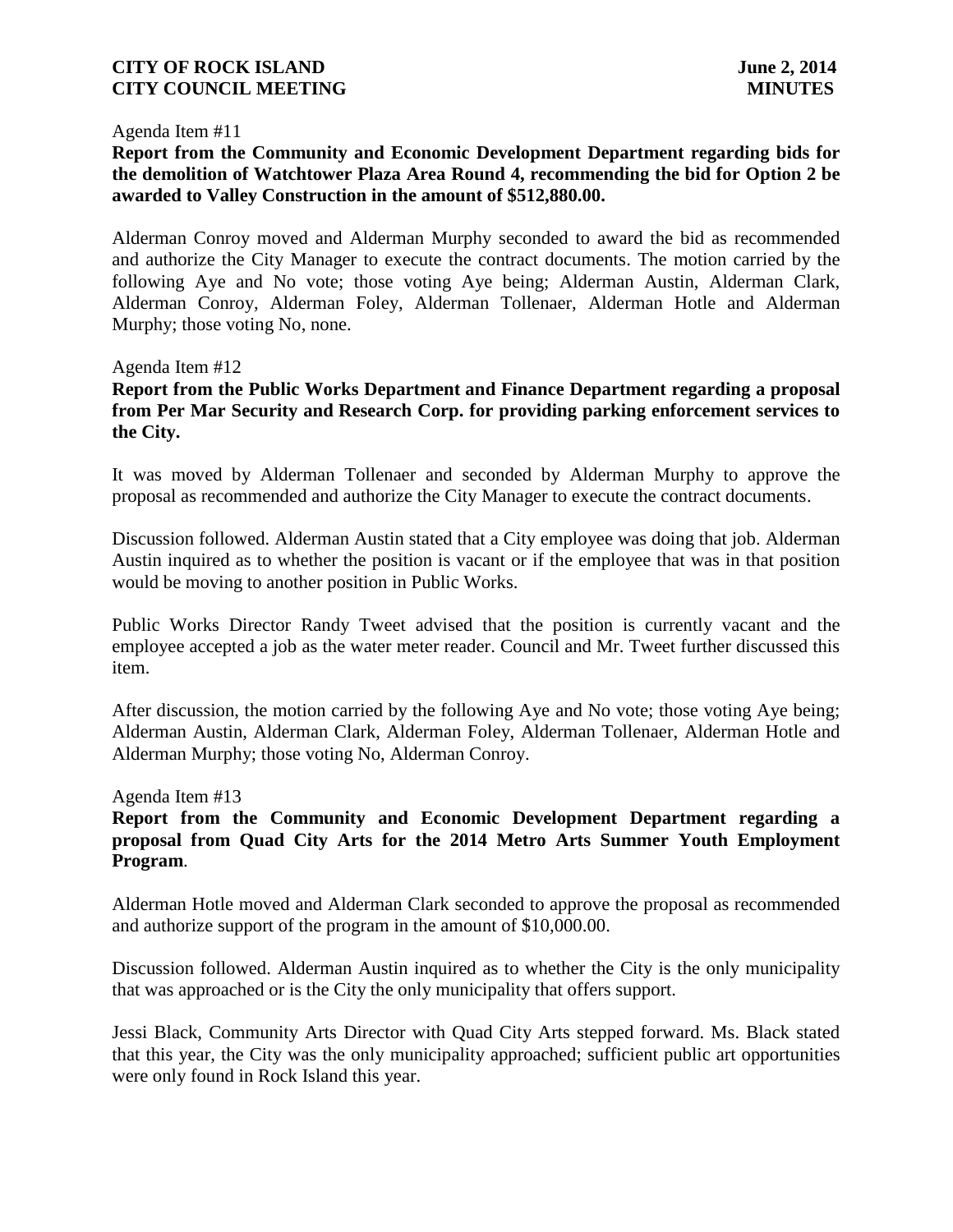Alderman Austin advised that he had great concerns in regards to the pavement paintings. Alderman Austin was concerned that traffic and snow plows could damage the pavement paintings and drivers may be distracted by the pavement paintings. Alderman Austin stated that he was willing to offer an amendment to the motion to remove the pavement component of it. Alderman Austin added that with the pavement component as is, he would not be supporting this item. Alderman Austin advised that he was not against the program; he was just against the pavement paintings component.

Alderman Murphy stated that the report said that in other communities, the designs are repainted every two to three years as part of a social neighborhood event. Alderman Murphy inquired as to whether this is something that Quad City Arts would be organizing and doing every two to three years or would it be up to the neighborhood.

Ms. Black stated that it possibly would be something that Quad City Arts would organize. Alderman Murphy and Ms. Black further discussed this item as it related to other communities being approached for the summer arts program.

Alderman Hotle inquired as to why the specific four block area was selected for the pavement paintings. Ms. Black offered that the area was chosen because there is less vehicular traffic, but it still sees a great deal of pedestrian traffic and the area is visible from the elevated perspective as one goes up or down on  $24<sup>th</sup>$  Street. Ms. Black added that it would have more visibility than other pavement areas.

Alderman Hotle stated that this is a good idea and a great project. Alderman Hotle added that this summer internship is exposing youth to different projects that they may not get to do in the high school classroom or in the college classroom. Alderman Hotle stated that she was in support of this project.

Alderman Austin inquired as to whether the arts community has seen the actual images that are going to be created. Ms. Black stated no, but they will see the images before they are applied. Alderman Austin and Ms. Black further discussed this item.

Alderman Conroy advised that this program is something the City does every year as far as investing in the downtown. Alderman Conroy added that it is \$10,000.00, but it is not as much as the City has spent in the past. Alderman Conroy stated that he would support this project.

Alderman Foley advised that this is the Arts and Entertainment District and this is supporting artists. Alderman Foley added that he was in support of this project.

After more discussion, Alderman Austin moved to amend the motion to eliminate the pavement painting component and replace it with a mural location to be identified.

Mayor Pauley inquired as to whether there was a second to this motion. No second came forward. Mayor Pauley inquired again as to whether there was a second to the motion. With no second coming forward, the motion died for lack of a second.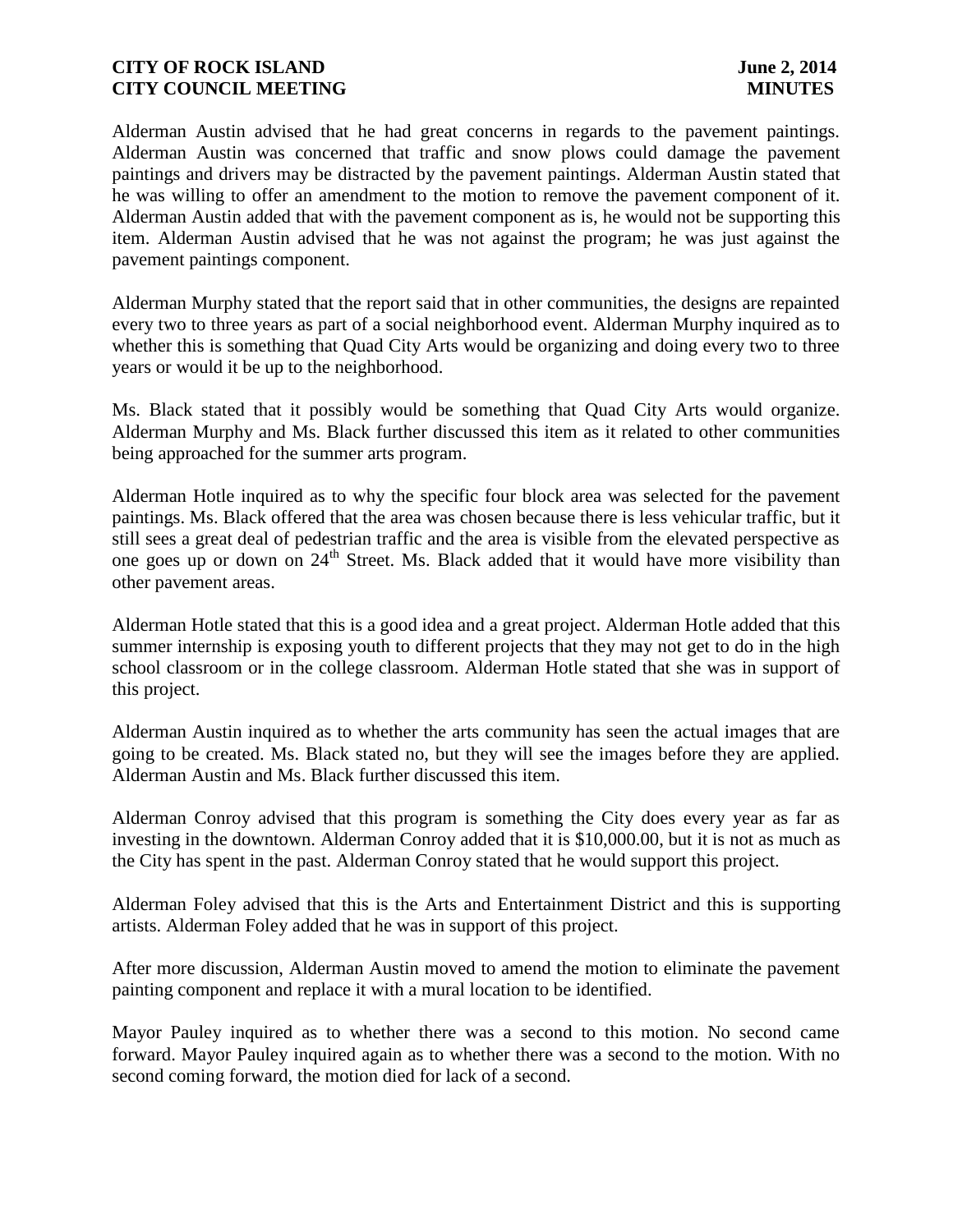At this time, Mayor Pauley stated that there is a motion and a second on the floor to approve this item. The motion then carried by the following Aye and No vote; those voting Aye being; Alderman Clark, Alderman Conroy, Alderman Foley, Alderman Tollenaer, Alderman Hotle and Alderman Murphy; those voting No, Alderman Austin.

#### Agenda Item #14

**Report from the Finance Department regarding an adjustment to the CY2014 Budget, recommending increasing the General Fund in the amount of \$18,867.02, the Community and Economic Development Fund in the amount of \$36,680.92 and the Capital Improvements Fund in the amount of \$406,667.84 through a transfer from the Gaming Fund**.

It was moved by Alderman Austin and seconded by Alderman Murphy to approve the budget adjustment as recommended. The motion carried by the following Aye and No vote; those voting Aye being; Alderman Austin, Alderman Clark, Alderman Conroy, Alderman Foley, Alderman Tollenaer, Alderman Hotle and Alderman Murphy; those voting No, none.

#### Agenda Item #15

# **Report from the Finance Department regarding an adjustment to the CY2014 Budget, recommending increasing the Capital Improvement Fund budget in the amount of \$20,000.00.**

Alderman Conroy moved and Alderman Tollenaer seconded to approve the budget adjustment as recommended. The motion carried by the following Aye and No vote; those voting Aye being; Alderman Austin, Alderman Clark, Alderman Conroy, Alderman Foley, Alderman Tollenaer, Alderman Hotle and Alderman Murphy; those voting No, none.

Alderman Austin commented that the City is just not finding money and throwing it at something; this was money that was budgeted. Alderman Austin added that the last budget did not get used and it is being moved to this year to use appropriately for some causes that it was going to be used for in the last fiscal year.

#### Agenda Item #16

# **Report from the Traffic Engineering Committee regarding a letter from Bonnie Liva to install residential parking (Type B) along the north side of 6th Avenue between 32nd and 34th Street.**

It was moved by Alderman Murphy and seconded by Alderman Clark to approve installing residential parking (Type B) on the north side of  $6<sup>th</sup>$  Avenue between 34<sup>th</sup> Street west to the alley as recommended and refer to the City Attorney for an ordinance. The motion carried by the following Aye and No vote; those voting Aye being; Alderman Austin, Alderman Clark, Alderman Conroy, Alderman Foley, Alderman Tollenaer, Alderman Hotle and Alderman Murphy; those voting No, none.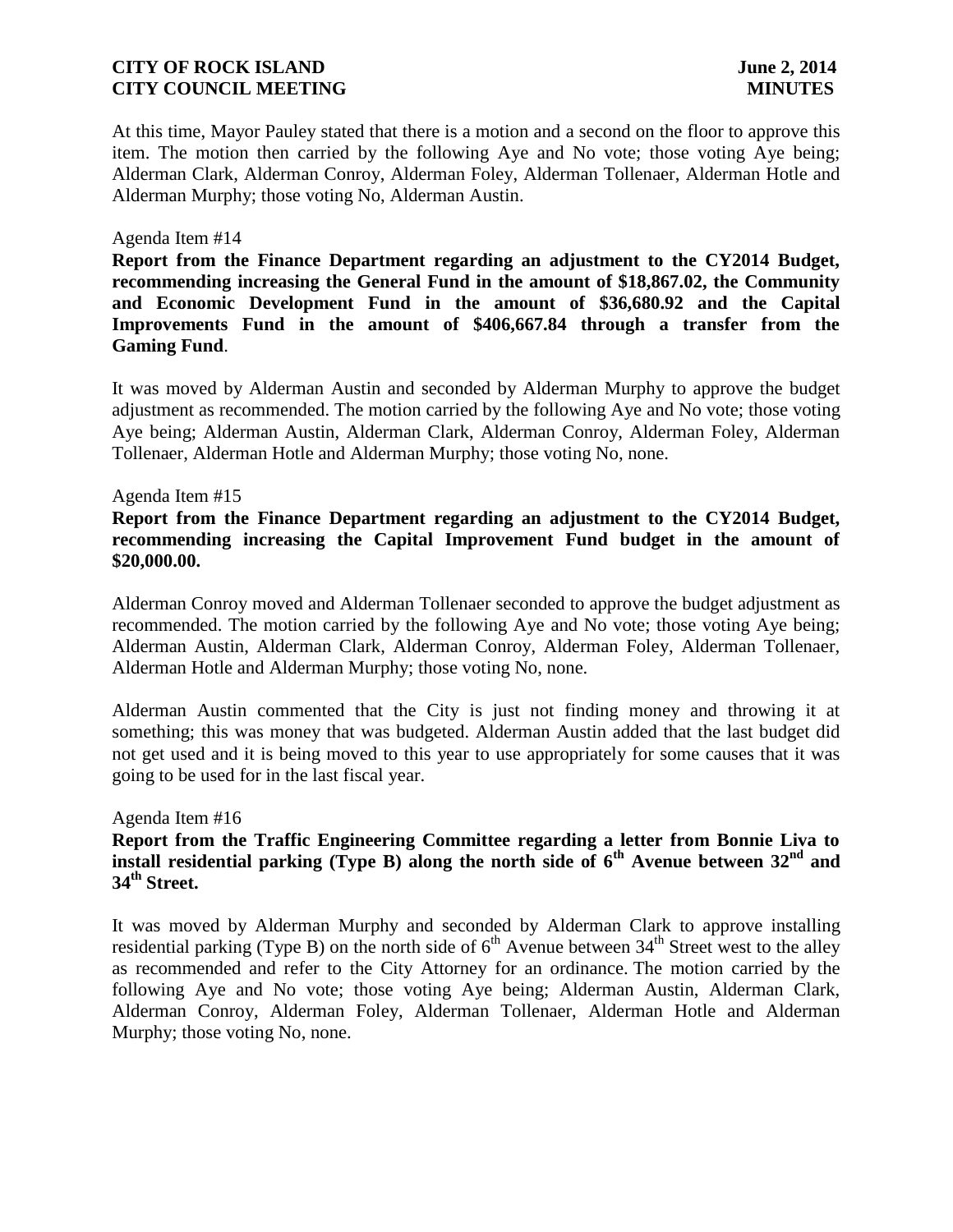#### Agenda Item #17

# **Report from the Traffic Engineering Committee regarding a neighborhood petition from David Burgess to establish a school zone on 20th Avenue between 32nd and 35th Street and to install 4-way stop signs on 20th Avenue at the intersections of 32nd and 35th Street**.

Alderman Tollenaer inquired to the City Clerk as to whether she intentionally omitted on the motion not to install the 4-way stop signs. City Clerk Aleisha Patchin stated that it was the recommendation on the report.

Alderman Tollenaer then moved to approve the request to establish a school zone on  $20<sup>th</sup>$  Avenue between  $32<sup>nd</sup>$  and  $35<sup>th</sup>$  Street and to install 4-way stop signs on  $20<sup>th</sup>$  Avenue at the intersections of 32<sup>nd</sup> Street and 35<sup>th</sup> Street and refer to the City Attorney for an ordinance. Alderman Murphy seconded.

Discussion followed. Alderman Conroy inquired as to whether the school has had any input on this item and was the school called on this item when the original report was done.

Public Works Director Randy Tweet stated no, the school was not called, but this is consistent in what is done with other areas in regards to a school zone.

Alderman Austin inquired as to why the school zone is between  $32<sup>nd</sup>$  Street and  $35<sup>th</sup>$  Street and not all the way between  $30<sup>th</sup>$  Street and  $38<sup>th</sup>$  Street.

Mr. Tweet explained that typically, the school zone is a certain number of feet on either side of the school; it's the same with every school in the City.

Council further discussed this issue as it related to extending the school zone.

Mr. David Burgess of 1857  $34<sup>th</sup>$  Street stepped forward. Mr. Burgess stated that he had no objection to extending it, but the proposal was based on what the school zone is on  $18<sup>th</sup>$  Avenue.

After discussion, the motion carried by the following Aye and No vote; those voting Aye being; Alderman Austin, Alderman Clark, Alderman Conroy, Alderman Foley, Alderman Tollenaer, Alderman Hotle and Alderman Murphy; those voting No, none.

### Agenda Item #18 **Report from the Traffic Engineering Committee regarding a request from Serretha Williams to install a handicapped parking space at 1229 11th Street.**

It was moved by Alderman Clark and seconded by Alderman Conroy to approve the request as recommended and refer to the City Attorney for an ordinance. The motion carried by the following Aye and No vote; those voting Aye being; Alderman Austin, Alderman Clark, Alderman Conroy, Alderman Foley, Alderman Tollenaer, Alderman Hotle and Alderman Murphy; those voting No, none.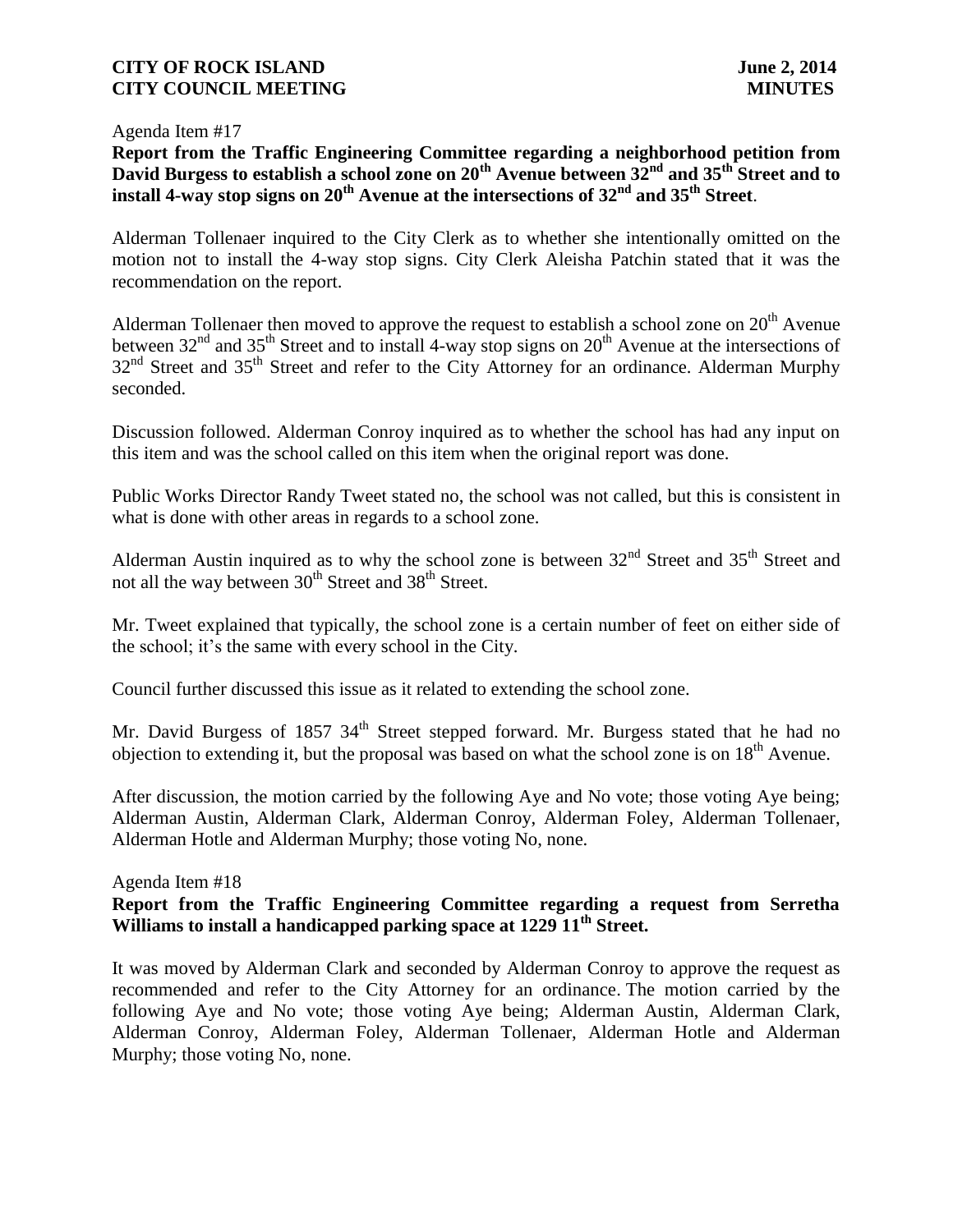#### Agenda Item #19

**Report from the City Clerk regarding an Activity application from Modern Woodmen requesting to hold a 5K Run and Kids Fun Run on Saturday, September 20, 2014 from 8:30 am to 11:00 am.**

Alderman Hotle moved and Alderman Clark seconded to approve the event as recommended.

Comments followed. Alderman Foley stated that this is great that Modern Woodmen is doing this run. Alderman Foley added that it goes to support a great organization, which is the River Bend Food Bank.

After comments, the motion carried by the following Aye and No vote; those voting Aye being; Alderman Austin, Alderman Clark, Alderman Conroy, Alderman Foley, Alderman Tollenaer, Alderman Hotle and Alderman Murphy; those voting No, none.

## Agenda Item #20 **Other Business.**

Alderman Tollenaer stated that he was still confused in regards to item #17. Alderman Tollenaer inquired as to why the request would be brought up on the report from the Traffic Engineering Committee and not put in the recommendation for installing 4-way stop signs.

Council discussed this item and the process. Alderman Murphy clarified that staff does the report on the whole request from the neighbors, but then they only come back with a partial recommendation sometimes.

Alderman Murphy reminded everyone to Play Rock Island. Alderman Murphy stated that school is out and parents are saying what can we do this summer. Alderman Murphy encouraged everyone to support the City of Rock Island and its activities. Alderman Murphy offered that passes can be bought for Whitewater Junction through the Parks Department. Alderman Murphy added that parents can take their kids to the nice and new Children's Garden at the Quad City Botanical Center. Alderman Murphy stated that one can get passes to RIFAC and there is golf at Saukie Golf Course and Highland Springs Golf Course. Alderman Murphy encouraged everyone to have their kids Play Rock Island.

Alderman Hotle stated that Friday, June  $6<sup>th</sup>$  is the deadline for submitting the 2014 Citizen of the Year nominations. Alderman Hotle encouraged everyone to nominate someone and submit those nominations before the deadline. It was noted that nominations can be submitted to Alderman Murphy, Alderman Hotle, or to the City Clerk.

Ms. Christine Criddle of 2519 5 ½ Avenue stepped forward. Ms. Criddle voiced concerns in regards to drug problems on her street. Ms. Criddle stated to Council that she wants something done about this problem. Council and Ms. Criddle discussed this issue as it related to the Police and the Aldermen addressing this issue.